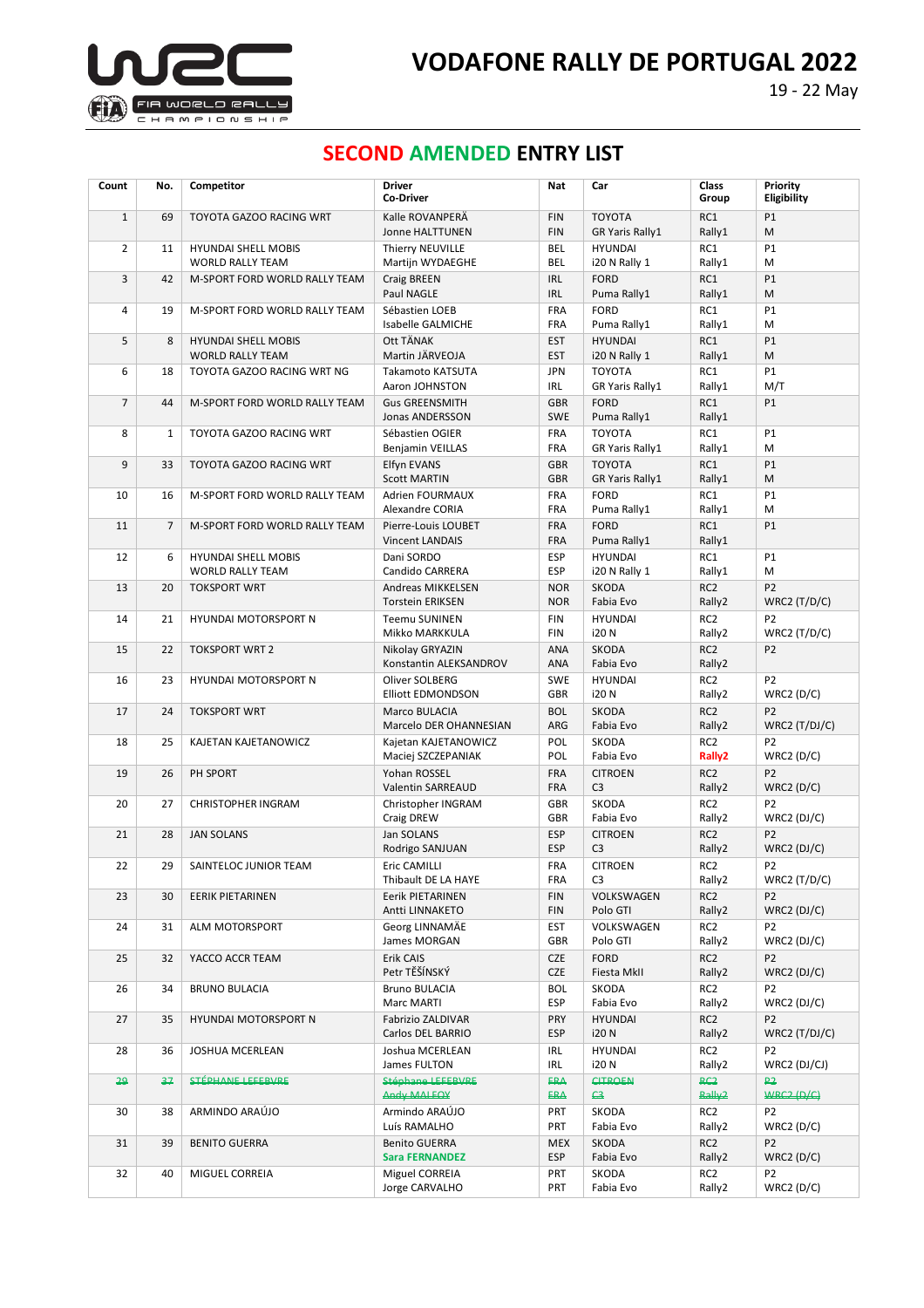

# **SECOND AMENDED ENTRY LIST**

| Count | No. | Competitor                          | <b>Driver</b><br>Co-Driver                         | Nat                      | Car                              | Class<br>Group                  | Priority<br>Eligibility               |
|-------|-----|-------------------------------------|----------------------------------------------------|--------------------------|----------------------------------|---------------------------------|---------------------------------------|
| 33    | 41  | SAINTELOC JUNIOR TEAM               | Sean JOHNSTON<br>Alexander KIHURANI                | <b>USA</b><br><b>USA</b> | <b>CITROEN</b><br>C <sub>3</sub> | RC <sub>2</sub><br>Rally2       | P <sub>2</sub><br>WRC2 $(T/D/C)$      |
| 34    | 43  | <b>BRUNO MAGALHÃES</b>              | Bruno MAGALHÃES<br>Carlos MAGALHÃES                | PRT<br><b>PRT</b>        | <b>HYUNDAI</b><br><b>i20N</b>    | RC <sub>2</sub><br>Rally2       | P <sub>2</sub><br>WRC2(D/C)           |
| 35    | 45  | <b>MIKO MARCZYK</b>                 | Miko MARCZYK<br>Szymon GOSPODARCZYK                | POL<br>POL               | <b>SKODA</b><br>Fabia Evo        | RC <sub>2</sub><br>Rally2       | P <sub>2</sub><br>WRC2 $(DJ/C)$       |
| 36    | 46  | <b>JOSÉ PEDRO FONTES</b>            | José Pedro FONTES<br>Inês PONTE                    | <b>PRT</b><br><b>PRT</b> | <b>CITROEN</b><br>C <sub>3</sub> | RC <sub>2</sub><br>Rally2       | P <sub>2</sub><br>WRC2(D/C)           |
| 37    | 47  | <b>ARMIN KREMER</b>                 | Armin KREMER<br>Timo GOTTSCHALK                    | DEU<br>DEU               | <b>SKODA</b><br>Fabia Evo        | RC <sub>2</sub><br>Rally2       | P <sub>2</sub><br>WRC2 (DM/CM)        |
| 38    | 48  | PEDRO ALMEIDA                       | Pedro ALMEIDA<br>Mário CASTRO                      | PRT<br>PRT               | SKODA<br>Fabia Evo               | RC <sub>2</sub><br>Rally2       | P <sub>2</sub><br>$WRC2$ (DJ/C)       |
| 39    | 49  | <b>MARTIN PROKOP</b>                | Martin PROKOP<br><b>Michal ERNST</b>               | <b>CZE</b><br><b>CZE</b> | <b>FORD</b><br>Fiesta MkII       | RC <sub>2</sub><br>Rally2       | P <sub>2</sub><br>WRC2(D/C)           |
| 40    | 50  | PEDRO MEIRELES                      | Pedro MEIRELES<br>Pedro ALVES                      | PRT<br>PRT               | <b>HYUNDAI</b><br><b>i20N</b>    | RC <sub>2</sub><br>Rally2       | P <sub>2</sub><br>WRC2(D/C)           |
| 41    | 51  | <b>EMILIO FERNANDEZ</b>             | <b>Emilio FERNANDEZ</b><br>Axel CORONADO           | <b>CHL</b><br><b>ESP</b> | SKODA<br>Fabia Evo               | RC <sub>2</sub><br>Rally2       | P <sub>2</sub><br>WRC2(D/C)           |
| 42    | 52  | RICARDO TEODÓSIO                    | Ricardo TEODÓSIO<br>José TEIXEIRA                  | <b>PRT</b><br><b>PRT</b> | <b>HYUNDAI</b><br><b>i20N</b>    | RC <sub>2</sub><br>Rally2       | P <sub>2</sub><br>WRC2(D/C)           |
| 43    | 53  | RAKAN AL-RASHED                     | Rakan AL-RASHED<br><b>Hugo MAGALHAES</b>           | SAU<br><b>PRT</b>        | VOLKSWAGEN<br>Polo GTI           | RC <sub>2</sub><br>Rally2       | P <sub>2</sub><br>WRC2(D/C)           |
| 44    | 54  | LUCAS SIMÕES                        | Lucas SIMÕES<br>Nuno ALMEIDA                       | PRT<br>PRT               | <b>HYUNDAI</b><br><b>NG i20</b>  | RC <sub>2</sub><br>Rally2       | P <sub>2</sub><br>$WRC2$ (DJ/C)       |
| 45    | 55  | <b>PALILO NORRE</b>                 | <b>Paulo NORRE</b><br><b>Gabriel MORALES</b>       | <b>BRA</b><br><b>BBA</b> | SKODA<br><b>Eabia</b>            | R <sub>2</sub><br><b>Rally2</b> | <b>p2</b><br>WRC2 (DM/C)              |
| 46    | 56  | <b>DIOGO SALVI</b>                  | Diogo SALVI<br>Miguel RAMALHO                      | PRT<br>PRT               | <b>SKODA</b><br>Fabia            | RC <sub>2</sub><br>Rally2       | P <sub>2</sub><br>WRC2 (DM/CM)        |
| 47    | 57  | PATRICK DÉJEAN                      | Patrick DÉJEAN<br>Yannick JAMMES                   | FRA<br>FRA               | <b>FORD</b><br>Fiesta            | RC <sub>2</sub><br>Rally2       | P <sub>2</sub><br>WRC2(D/C)           |
| 48    | 58  | PAULO CALDEIRA                      | Paulo CALDEIRA<br>Ana GONÇALVES                    | <b>PRT</b><br>PRT        | <b>CITROEN</b><br>C <sub>3</sub> | RC <sub>2</sub><br>Rally2       | P <sub>2</sub><br>WRC2(D/C)           |
| 49    | 59  | ALEXANDER VILLANUEVA RUIZ           | Alexander VILLANUEVA RUIZ<br>José MURADO           | <b>ESP</b><br><b>ESP</b> | SKODA<br>Fabia Evo               | RC <sub>2</sub><br>Rally2       | P <sub>2</sub><br>WRC2 (DM/C)         |
| 50    | 60  | <b>FRANCISCO TEIXEIRA</b>           | Francisco TEIXEIRA<br>João SERÔDIO                 | PRT<br>PRT               | <b>SKODA</b><br>Fabia Evo        | RC <sub>2</sub><br>Rally2       | P <sub>2</sub><br>WRC2 (DM/C)         |
| 51    | 61  | PAUL ROWLEY                         | Paul ROWLEY<br>Andy HAYES                          | <b>IRL</b><br><b>IRL</b> | <b>HYUNDAI</b><br><b>i20N</b>    | RC <sub>2</sub><br>Rally2       | P <sub>2</sub><br>WRC2(D/C)           |
| 52    | 62  | <b>FREDERIC ROSATI</b>              | Frédéric ROSATI<br>Stéphane PRÉVOT                 | FRA<br><b>BEL</b>        | <b>HYUNDAI</b><br><b>i20N</b>    | RC <sub>2</sub><br>Rally2       | P <sub>2</sub><br>WRC2 (DM/CM)        |
| 53    | 63  | <b>FABRIZIO ARENGI</b>              | <b>Fabrizio ARENGI</b><br><b>Massimiliano BOSI</b> | <b>ITA</b><br><b>ITA</b> | <b>SKODA</b><br>Fabia Evo        | RC <sub>2</sub><br>Rally2       | P <sub>2</sub><br>WRC2 (DM/C)         |
| 54    | 64  | MIGUEL DIAZ ABOITIZ                 | Miguel DIAZ ABOITIZ<br>Jordi HEREU                 | <b>ESP</b><br><b>ESP</b> | <b>SKODA</b><br>Fabia Evo        | RC <sub>2</sub><br>Rally2       | P <sub>2</sub><br>WRC2 (DM/C)         |
| 55    | 76  | <b>LAURENT BATTUT</b>               | Laurent BATTUT<br>Eric GRESSENS                    | <b>FRA</b><br><b>BEL</b> | <b>HYUNDAI</b><br><b>NG i20</b>  | RC <sub>2</sub><br>Rally2       | P <sub>2</sub><br><b>WRC2 (DM/CM)</b> |
| 56    | 81  | JEAN MICHEL RAOUX                   | Jean Michel RAOUX<br>Laurent MAGAT                 | <b>FRA</b><br>FRA        | VOLKSWAGEN<br>Polo GTI           | RC <sub>2</sub><br>Rally2       | P <sub>2</sub><br>WRC2 (DM/CM)        |
| 57    | 82  | <b>MANUEL CASTRO</b>                | Manuel CASTRO<br>Ricardo CUNHA                     | PRT<br><b>PRT</b>        | SKODA<br>Fabia                   | RC <sub>2</sub><br>Rally2       | P <sub>2</sub><br>WRC2(D/C)           |
| 58    | 83  | RICARDO FILIPE                      | Ricardo FILIPE<br>Fernando ALMEIDA                 | <b>PRT</b><br>PRT        | <b>FORD</b><br>Fiesta            | RC <sub>2</sub><br>Rally2       | P <sub>2</sub><br>WRC2(D/C)           |
| 59    | 65  | <b>JON ARMSTRONG</b>                | <b>Jon ARMSTRONG</b><br><b>Brian HOY</b>           | <b>GBR</b><br><b>IRL</b> | <b>FORD</b><br>Fiesta Rally3     | RC3<br>Rally3                   | <b>P4</b><br>$WRC3$ (J)               |
| 60    | 66  | SAMI PAJARI                         | Sami PAJARI<br>Enni MÄLKÖNEN                       | <b>FIN</b><br><b>FIN</b> | <b>FORD</b><br>Fiesta Rally3     | RC3<br>Rally3                   | P <sub>4</sub><br>WRC3 (J/O)          |
| 61    | 67  | LAURI JOONA                         | Lauri JOONA<br>Mikael KORHONEN                     | <b>FIN</b><br><b>FIN</b> | <b>FORD</b><br>Fiesta Rally3     | RC3<br>Rally3                   | P4<br>WRC3 $(J/O)$                    |
| 62    | 68  | MOTORSPORT IRELAND RALLY<br>ACADEMY | William CREIGHTON<br>Liam REGAN                    | IRL<br>IRL               | <b>FORD</b><br>Fiesta Rally3     | RC3<br>Rally3                   | P4<br>WRC3 $(J/O)$                    |
| 63    | 70  | STARTER ENERGY RACING               | Robert VIRVES<br>Aleks LESK                        | <b>EST</b><br><b>EST</b> | <b>FORD</b><br>Fiesta Rally3     | RC3<br>Rally3                   | <b>P4</b><br>$WRC3$ (J)               |
| 64    | 71  | <b>JEAN RADTISTE ERANCESCHL</b>     | Jean Baptiste FRANCESCHI<br>Anthony GORGUILA       | ERA<br><b>FRA</b>        | <b>EQRD</b><br>Fiesta Rally2     | <b>RC3</b><br><b>Rally3</b>     | <b>P4</b><br>WRC3(1)                  |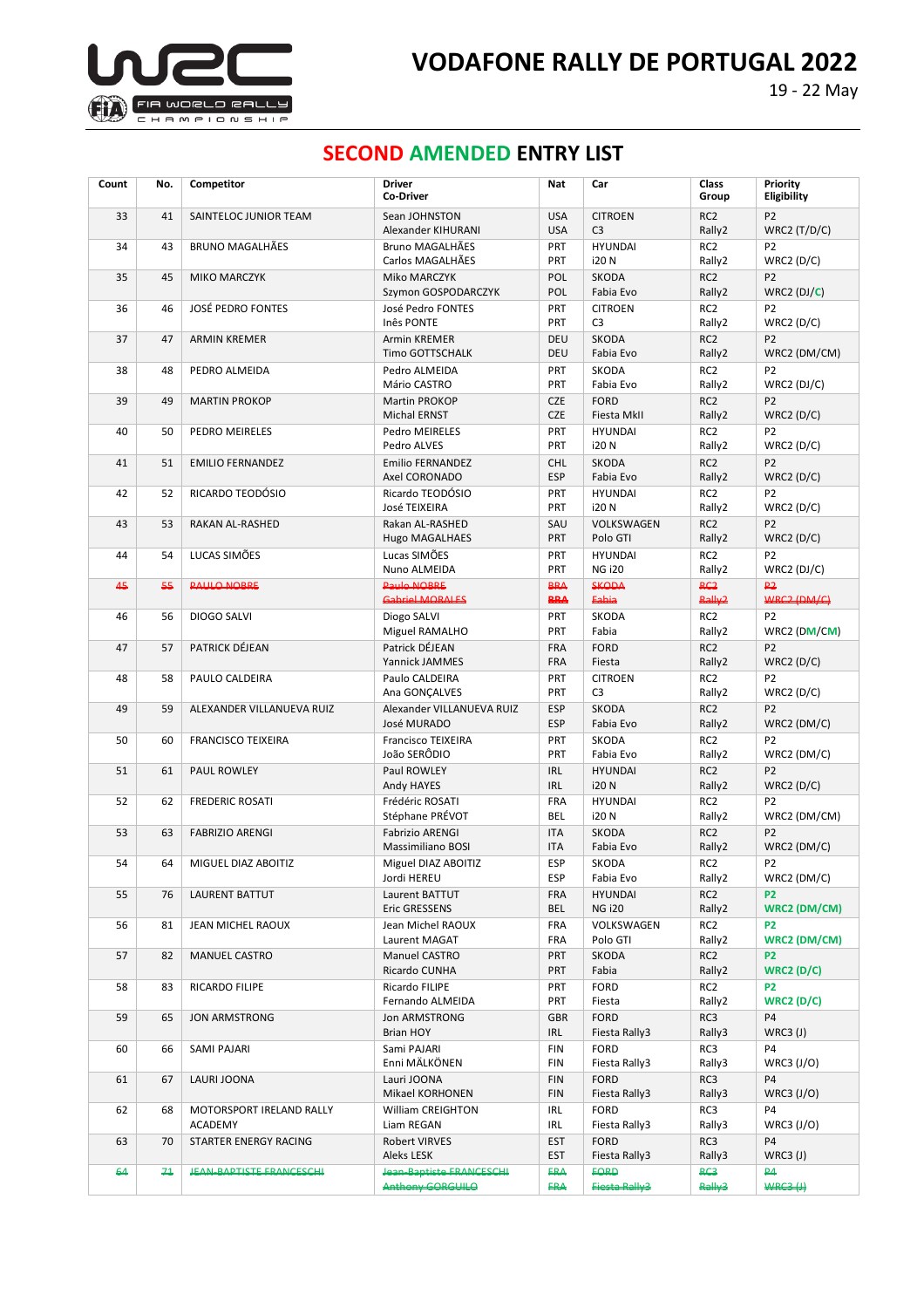

# **SECOND AMENDED ENTRY LIST**

| Count        | No. | Competitor                                    | <b>Driver</b><br>Co-Driver                       | Nat                      | Car                                 | Class<br>Group                       | Priority<br>Eligibility      |
|--------------|-----|-----------------------------------------------|--------------------------------------------------|--------------------------|-------------------------------------|--------------------------------------|------------------------------|
| 65           | 72  | <b>MCRAE KIMATHI</b>                          | McRae KIMATHI<br><b>Stuart LOUDON</b>            | <b>KEN</b><br><b>GBR</b> | <b>FORD</b><br>Fiesta Rally3        | RC3<br>Rally3                        | P <sub>4</sub><br>WRC3 (J/O) |
| 66           | 73  | CYRILLE EÉRALID                               | Cyrille FÉRALID<br><b>Fabien CRAEN</b>           | <b>ERA</b><br><b>FRA</b> | CITROFN<br>De2                      | R <sub>1</sub><br>WRC                |                              |
| 67           | 74  | <b>PEPE LÓPEZ</b>                             | Pepe LÓPEZ<br>Boria ROZADA                       | <b>ESP</b><br><b>ESP</b> | <b>HYLINDAI</b><br><b>i20-N</b>     | R <sup>2</sup><br>Rally <sub>2</sub> |                              |
| 68           | 75  | STEPHEN PETCH                                 | Stephen PETCH<br>Michael WILKINSON               | GBR<br><b>GBR</b>        | <b>FORD</b><br>Fiesta MkII          | RC <sub>2</sub><br>Rally2            |                              |
| 69           | 77  | <b>PAURIC DUFFY</b>                           | Pauric DUFFY<br>Jeff CASE                        | <b>IRL</b><br><b>IRL</b> | <b>HYUNDAI</b><br><b>i20N</b>       | RC <sub>2</sub><br>Rally2            |                              |
| 70           | 78  | <b>KEES BURGER</b>                            | <b>Kees BURGER</b><br><b>Teemu ARMINEN</b>       | <b>NLD</b><br><b>FIN</b> | SKODA<br>Fabia Evo                  | RC <sub>2</sub><br>Rally2            |                              |
| 71           | 79  | <b>JONATHAN RIEU</b>                          | Jonathan RIEU<br><b>Jules ESCARTEFIGUE</b>       | FRA<br>FRA               | <b>CITROEN</b><br>C <sub>3</sub>    | RC <sub>2</sub><br>Rally2            |                              |
| 72           | 80  | <b>DANIEL SALIN</b>                           | <b>Daniel SALIN</b><br><b>Brigitte SALIN</b>     | <b>ERA</b><br><b>ERA</b> | SKODA<br>Eabia                      | R <sub>2</sub><br><b>Rally2</b>      |                              |
| 73           | 84  | <b>KAETANEN</b>                               | Nuno CAETANO<br>Sofia MOUTA                      | <b>PRT</b><br><b>PRT</b> | <b>FORD</b><br>Fiesta Rally3        | RC3<br>Rally3                        |                              |
| 74           | 85  | <b>ANTHONY FOTIA</b>                          | Anthony FOTIA<br>Arnaud DUNAND                   | FRA<br>FRA               | RENAULT<br>Clio Rally4              | RC4<br>Rally4                        |                              |
| 75           | 86  | <b>FRÉDÉRIC ROUSSEL</b>                       | Frédéric ROUSSEL<br>Antoine COULOMBEL            | FRA<br>FRA               | <b>PEUGEOT</b><br>208 Rally4        | RC4<br>Rally4                        |                              |
| 76           | 87  | RALLYE TEAM SPAIN                             | Oscar PALOMO<br>Xavier MORENO                    | <b>ESP</b><br><b>ESP</b> | <b>PEUGEOT</b><br>208 Rally4        | RC4<br>Rally4                        |                              |
| 77           | 88  | <b>ERNESTO CUNHA</b>                          | Ernesto CUNHA<br>Rui RAIMUNDO                    | <b>PRT</b><br><b>PRT</b> | <b>PEUGEOT</b><br>208 Rally4        | RC4<br>Rally4                        |                              |
| 78           | 89  | RICARDO SOUSA                                 | Ricardo SOUSA<br>Luis MARQUES                    | <b>PRT</b><br>PRT        | PEUGEOT<br>208 Rally4               | RC4<br>Rally4                        |                              |
| 79           | 90  | VOLANFAPA                                     | Diego RUILOBA<br>Andrés BLANCO                   | <b>ESP</b><br><b>ESP</b> | <b>PEUGEOT</b><br>208 Rally4        | RC4<br>Rally4                        |                              |
| 80           | 91  | <b>LUIS MORAIS</b>                            | Luis MORAIS<br><b>Paulo SILVA</b>                | <b>PRT</b><br>PRT        | <b>PEUGEOT</b><br>208 Rally4        | RC4<br>Rally4                        |                              |
| 81           | 92  | <b>JOSE LOUREIRO</b>                          | José LOUREIRO<br>Valter CARDOSO                  | PRT<br>PRT               | <b>PEUGEOT</b><br>208 Rally4        | RC4<br>Rally4                        |                              |
| 82           | 93  | PAULO ROQUE                                   | Paulo ROQUE<br><b>Tiago TEIXEIRA</b>             | <b>PRT</b><br><b>PRT</b> | <b>PEUGEOT</b><br>208 Rally4        | RC4<br>Rally4                        |                              |
| 83           | 94  | <b>RENATO PITA</b>                            | <b>Renato PITA</b><br>Luis BOIÇA                 | <b>PRT</b><br>PRT        | <b>PEUGEOT</b><br>208 Rally4        | RC4<br>Rally4                        |                              |
| 84           | 95  | ESCUDERIA VILLA DE LLANES                     | Andres MARIEYHARA<br>Ariday BONILLA              | URY<br><b>ESP</b>        | <b>PEUGEOT</b><br>208 Rally4        | RC4<br>Rally4                        |                              |
| 85           | 96  | <b>HUGO LOPES</b>                             | Hugo LOPES<br>José NEVES                         | PRT<br><b>PRT</b>        | PEUGEOT<br>208 Rally4               | RC4<br>Rally4                        |                              |
| 86           | 97  | <b>IAGO GABEIRAS</b>                          | lago GABEIRAS<br><b>Néstor CASAL VILAR</b>       | ESP<br>ESP               | <b>PEUGEOT</b><br>208 Rally4        | RC4<br>Rally4                        |                              |
| 87           | 98  | LA CORUÑA                                     | Roberto BLACH<br>Mauro BARREIRO                  | <b>ESP</b><br><b>ESP</b> | <b>PEUGEOT</b><br>208 Rally4        | RC4<br>Rally4                        |                              |
| 88           | ھو  | <b>FEDERACION ANDALUZA DE</b><br>ΔΗΤΩΜΩΥΙΗΣΜΩ | <b>Delbin GARCIA</b><br>Diego CRUZ               | <b>ESP</b><br>ESP        | <b>PEUGEOT</b><br><b>208 Rally4</b> | R <sub>G4</sub><br><b>Rally4</b>     |                              |
| 89           | 100 | <b>ESCUDERIA MASPALOMAS</b>                   | Raul HERNANDEZ<br><b>Alberto CHAMORRO</b>        | <b>ESP</b><br><b>ESP</b> | PEUGEOT<br>208 Rally4               | RC4<br>Rally4                        |                              |
| 90           | 101 | MIGUEL JORGE RIBEIRO DE CAMPOS                | Miguel CAMPOS<br>Nuno SILVA                      | PRT<br><b>PRT</b>        | <b>TOYOTA</b><br><b>GR Yaris</b>    | <b>NAT</b>                           |                              |
| $\mathbf{a}$ | 102 | <b>KEVIN REIMANN</b>                          | <b>Kovin REIMANN</b><br><b>Inge VEIGA</b>        | <b>T23</b><br><b>PRT</b> | <b>TOYOTA</b><br><b>GR Yaris</b>    | HAT                                  |                              |
| 92           | 103 | <b>VITOR CALISTO</b>                          | Vitor CALISTO<br>Márcio CALISTO                  | <b>PRT</b><br><b>PRT</b> | <b>TOYOTA</b><br><b>GR Yaris</b>    | <b>NAT</b>                           |                              |
| 93           | 104 | ACPA                                          | <b>Francisco CIMA</b><br><b>Juan Luis GARCIA</b> | ESP<br>ESP               | <b>IQYOTA</b><br><b>GR Yaris</b>    | HAT                                  |                              |
| 94           | 105 | <b>TEAM CAETANO AUTO</b>                      | João Fernando RAMOS<br><b>José JANELA</b>        | PRT<br><b>PRT</b>        | <b>TOYOTA</b><br><b>GR Yaris</b>    | NAT                                  |                              |
| 95           | 106 | PTC ESCUELA                                   | Daniel BERDOMAS<br><b>Brais MIRON</b>            | <b>ESP</b><br><b>ESP</b> | <b>TOYOTA</b><br><b>GR Yaris</b>    | <b>NAT</b>                           |                              |
| 96           | 107 | RICARDO COSTA                                 | Ricardo COSTA<br>Rui VILAÇA                      | <b>PRT</b><br>PRT        | <b>TOYOTA</b><br><b>GR Yaris</b>    | <b>NAT</b>                           |                              |